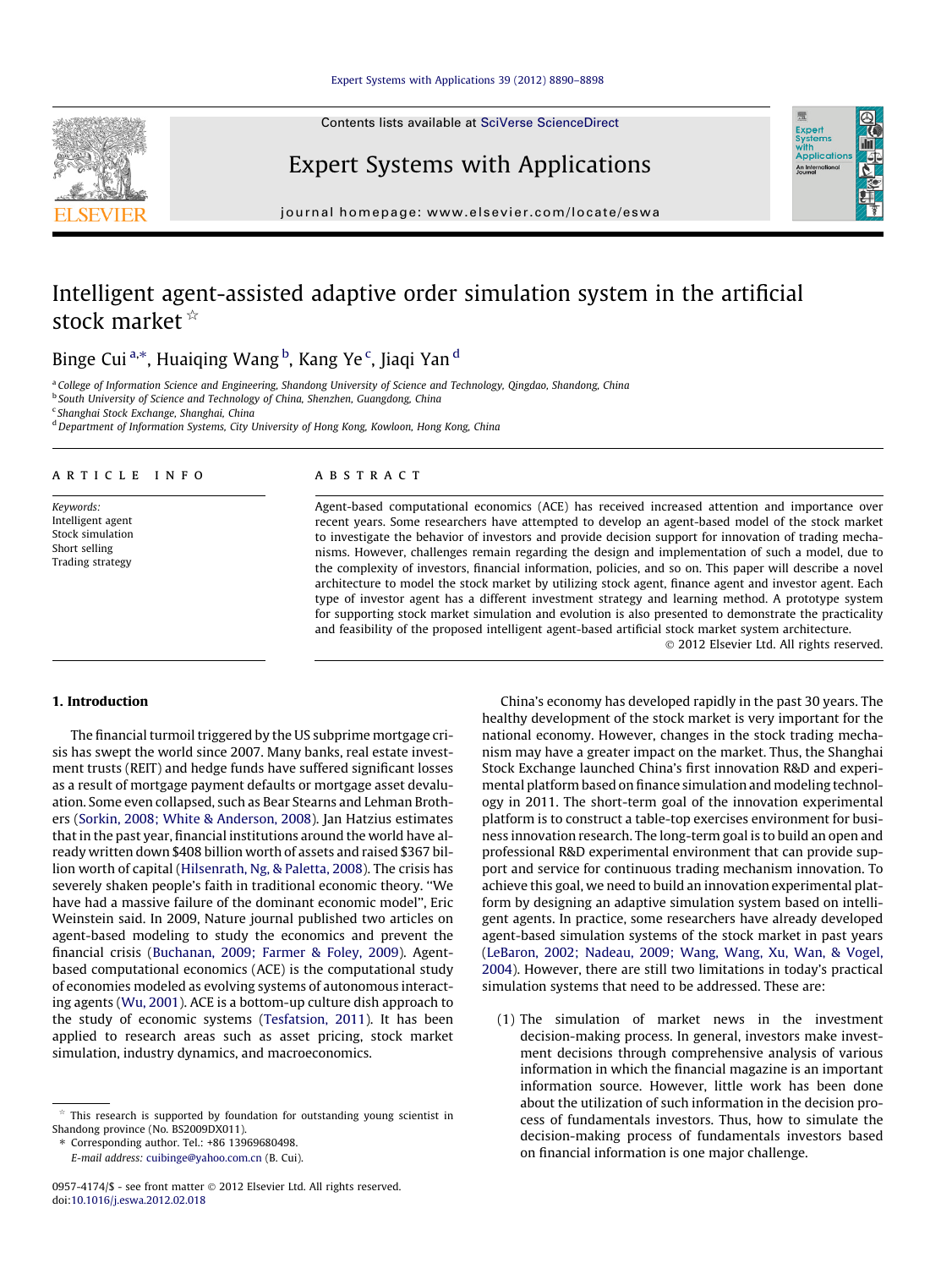(2) The learning mechanism of fundamentals investors. In the long practice of investing, each investor will continue to learn to improve their profitability. Investors improve and optimize their strategies based on investment return. Everyone is willing to believe information sources that have strong predictive power. Thus, the predictive ability evaluation of the various information sources is a key problem. How to design and implement the learning mechanism of fundamentals investors is another challenge.

To address these challenges, we studied the conceptual model of the stock market in-depth. It includes stocks, investors, financial information, trading mechanisms and other participants. We use a different agent to represent each type of participant. The relationships among the agents are embodied using the agent hierarchy. We describe in detail the design of the stock agent, investor and financial agent, which shows how market news is used in the decision-making process. We study the investment strategy and learning algorithm of fundamentals investors and other types of investors. Finally, we design and implement one system to simulate the real stock market, i.e., Intelligent Agent-assisted Order Simulation System (IAOSS), and evaluate the reasonableness of the system design through some technical indicators.

The rest of the paper is organized as follows. Section 2 discusses related work. Section [3](#page--1-0) describes the system design, including the conceptual model, agent hierarchy, agent design, and system architecture. Section [4](#page--1-0) describes system implementation, including agent implementation and the investor learning algorithm. Section [5](#page--1-0) describes the application and evaluation of the system and conducts short selling experiments. Finally, we draw conclusions to end this paper.

#### 2. Background and related work

The research of stock market simulation originated from the first artificial stock market established by the Santa Fe Institute. Many researchers have subsequently undertaken very effective work. These efforts are concentrated in several areas: agent-based stock market model, investor trading strategies, market trading mechanisms, etc. The related work is reviewed below.

### 2.1. Intelligent agent and artificial stock market

Intelligent agents can be seen as software agents with intelligent behavior, that is, they are a combination of software agents and intelligent systems. Intelligent agents have been successfully applied to many domains, such as decision support systems ([Wang,](#page--1-0) [1997\)](#page--1-0), e-Learning [\(Xu, Wang, & Wang, 2005](#page--1-0)), supply chain management [\(Wang, Liu, & Wang, 2008\)](#page--1-0), and personnel finance [\(Gao,](#page--1-0) [Wang, Wang, Shen, & Yeung, 2005](#page--1-0)).

The artificial stock market originated from Holland's complex adaptive system [\(Holland, 1992](#page--1-0)), which posited that a finance system is also a complex adaptive system. Various researches have been conducted into applying intelligent agent-based technology to the artificial stock market. For example, the Santa Fe Institute used intelligent agents to build the first artificial stock market in the world [\(Arthur, Holland, LeBaron, & Palmer, 1997](#page--1-0)), which introduced ''incomplete rationality'', ''non-linearity'', ''non-equilibrium'', ''non-effective'' and enabled the modeling to be closer to the real market. LeBaron also developed an agent-based model of the stock market ([LeBaron, 2002](#page--1-0)). In his model, several hundred agents attempt to profit by buying and selling stock, basing their decisions on patterns they perceive in past stock movements. Because the agents can learn from and respond to emerging market behavior, they often shift their strategies, leading other agents to

change their behavior in turn. As a result, prices do not settle down into a stable equilibrium, as predicted by standard economic.

In the late 1990s, the NASDAQ stock exchange planned to cease listing its stock prices as fractions such as 121/4 and instead to list them as decimals [\(Buchanan, 2009](#page--1-0)). Before making this risky change, NASDAQ hired the BiosGroup to develop an agent-based model of the market to test the idea. The tests revealed that if the stock exchange reduced its price increment too much, traders would be able to exploit strategies that would make them quick profits at the expense of overall market efficiency. Thus, when the exchange went ahead with the changeover in 2001, it was able to take steps to counter this vulnerability. Such work in designing and implementing practical stock simulation system is crucial to our research in the sense that their results provide solid pragmatic technology. However, not all existing work considers the specific effect of financial information on investors. In this paper, we design a finance agent and investor agent, and proposed the corresponding fundamentals investment strategy.

#### 2.2. Investor trading strategy

In finance, a trading strategy is a predefined set of rules for making trading decisions. An investor uses trading strategy to assist in making wiser investment decisions and eliminating the emotional aspect of trading. Generally, the trading strategy styles include technical analysis, fundamentals analysis, quantitative trading, trend following, mean reversion, and more. Chen proposed trading strategy based on genetic programming design [\(Chen, 2001\)](#page--1-0). Yang proposed trading strategy in an artificial double auction stock market with neural learning agents [\(Yang, 2002\)](#page--1-0). Zhu et al. proposed strategic learning in a sealed-bid bargaining mechanism by particle swarm optimization algorithm [\(Zhu, Wang, & Yu, 2006](#page--1-0)). Lu and Li proposed the mixed tactics-based dynamic offering algorithm ([Lu](#page--1-0) [& Li, 2006](#page--1-0)). Most existing work concerns technical analysis strategy. However, less work has been done in fundamentals analysis strategy and other strategies. In this paper, we not only consider the trading strategies of fundamentals investors, but also take into account the trading strategies of noise investors and momentum investors.

#### 2.3. Stock market trading mechanism

China's stock market is still an emerging market. Many trading mechanism are not the same as those of other countries. There is much controversy in academia and industry about whether China should adopt international practices or not. Short selling is a typical example. In finance, short selling is the practice of selling securities that have been borrowed from a third party with the intention of buying identical securities back at a later date to return to the lender. It is a form of reverse trading. Mathematically, it is equivalent to buying a ''negative'' amount of the assets.

One view about short selling is that allowing short selling affects the stability of the stock market and increases market volatility ([Allen & Gale, 1991\)](#page--1-0). Allen and Gale found that in the case of restricted short selling, the market is perfectly competitive and balanced. However, in allowing unrestricted short selling, the market is not perfectly competitive and permitting short selling will therefore affect economic stability. Bemardo and Welch studied the relationship between finance crisis fears and crisis [\(Bernardo](#page--1-0) [& Welch, 2004](#page--1-0)). They believe that once investors have concerns about liquidity, they will tend to immediately sell the stock on hand to prevent them being the last people to stay in the market. To limit short selling helps prevent public panic caused by a small group of investors, thereby reducing the incidence of financial crisis and stabilizing financial markets.